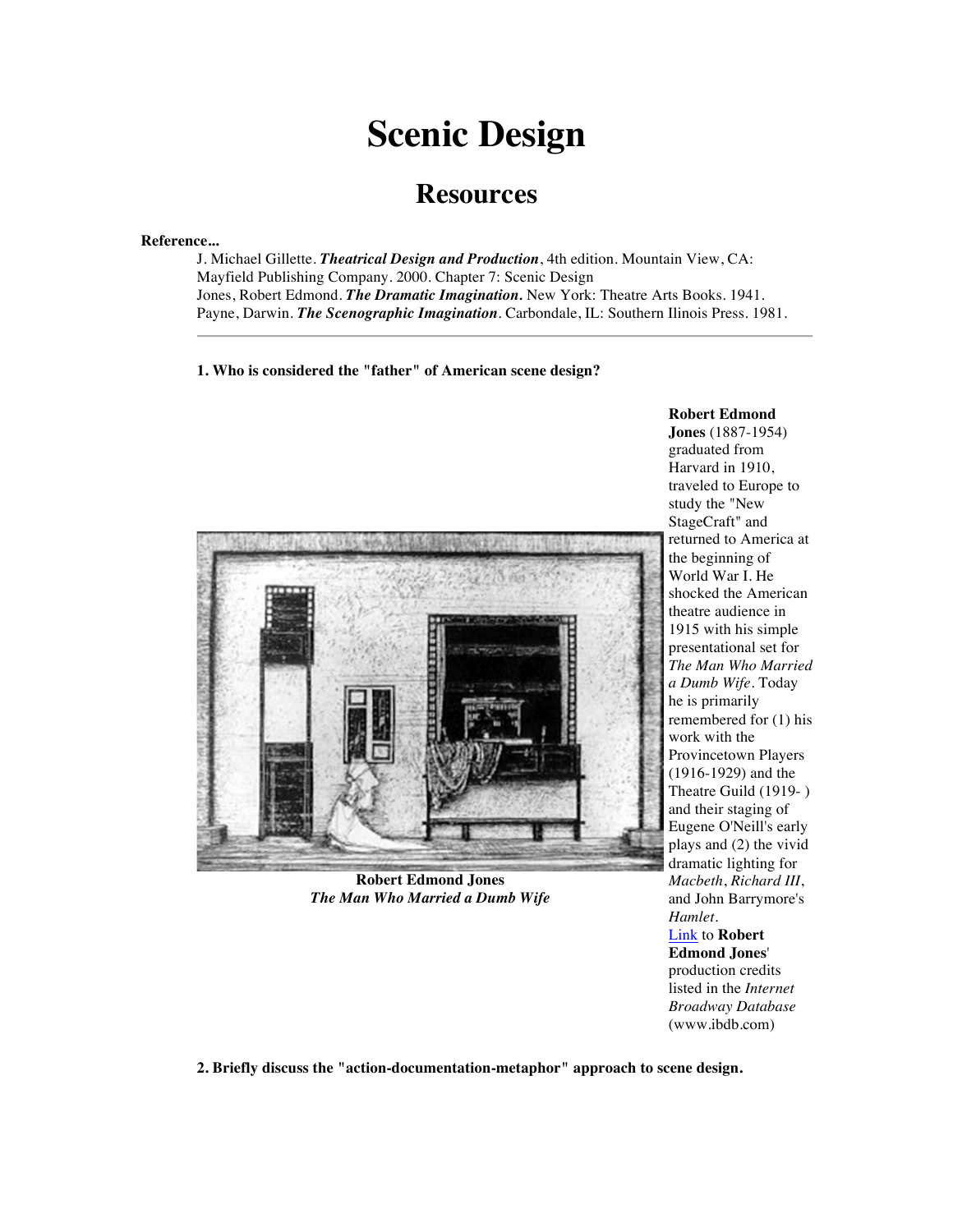The "**action-documentation-metaphor**" approach to design was developed and taught by New York designer Mordecai Gorelik (1900-1975). At the end of World War II, in the fall of 1945, the US Army opened a university for American service men and women in southern France: the *Biarritz American University*. One of the Fine Arts courses offered was *Scene Design*. The professor was Mordecai Gorelik. Ten year later he was conducting 12 week workshops in New York City for designers, directors and playwrights. Twenty years later the class was called *The Scenic Imagination*, in homage to Gorelik's mentor Robert Edmond Jones, the author of *The Dramatic Imagination* (1941), and was being taught by Gorelik at Southern Illinois University in Carbondale. Link to Mordecai Gorelik's production credits in the *Internet Broadway Database* (www.ibdb.com)

**Action:** Provide those elements -- doors, windows, steps, furniture -- needed by the director and the actor to stage the show.

**Documentation:** Locate the action of the play in a specific place -- London, Berlin, New York -- and a specific time period -- 1890, 1936, 2000.

The **Metaphor** is Gorelik's trademark and is used to assist the designer in developing a specific tone, mood, style, or feel for the play. According to the Free Dictionary, a **metaphor** is "A figure of speech in which a word ... that ordinarily designates one thing is used to designate another, thus making an implicit comparison..." For example: "All the world's a stage,..." (William Shakesepare, *As You Like It*, Act II, scene 7). In less poetic terms -- the world is a stage. (*Note*: A *simile* would add the work *like*: The world is *like* a stage.)

A possible **scenic metaphor** for Moliere's *The Imaginary Invalid* (1673) could be "an apothecary's shop," a drug store. *Argan*, Moliere's imaginary invalid, does **not** live in a drug store (according to Gorelik: that would be "crude expressionism,") but the set, his sitting room, could have the tone, mood, style, and feel of a 17th century drugstore.

# **3. List five practical considerations a designer must face when designing a set for a play or musical.**

- 1. The **play**,
- 2. The **director**,
- 3. The **theatre** and its physical **facilities**,
- 4. The **budget** (in both time and money), and
- 5. The **experiences** and **abilities** of the crew.

# **4. According to Darwin Payne (***The Scenographic Imagination***), what are the scene designer's "four areas of influence?"**

1. The stage **floor** -- ramps, steps, platforms...

To resolve the stage floor into appropriate acting areas is the first major step in designing a production. (Darwin Payne. *The Scenographic Imagination*, pg.46.)

2. The general **background** -- walls, wings and borders, backdrops,...

While the actors do not necessarily involve themselves with the background, they will always be seen in relation to it....This background can be, therefore, at one time, the least important part of the design to the performer and the most potent visual element in terms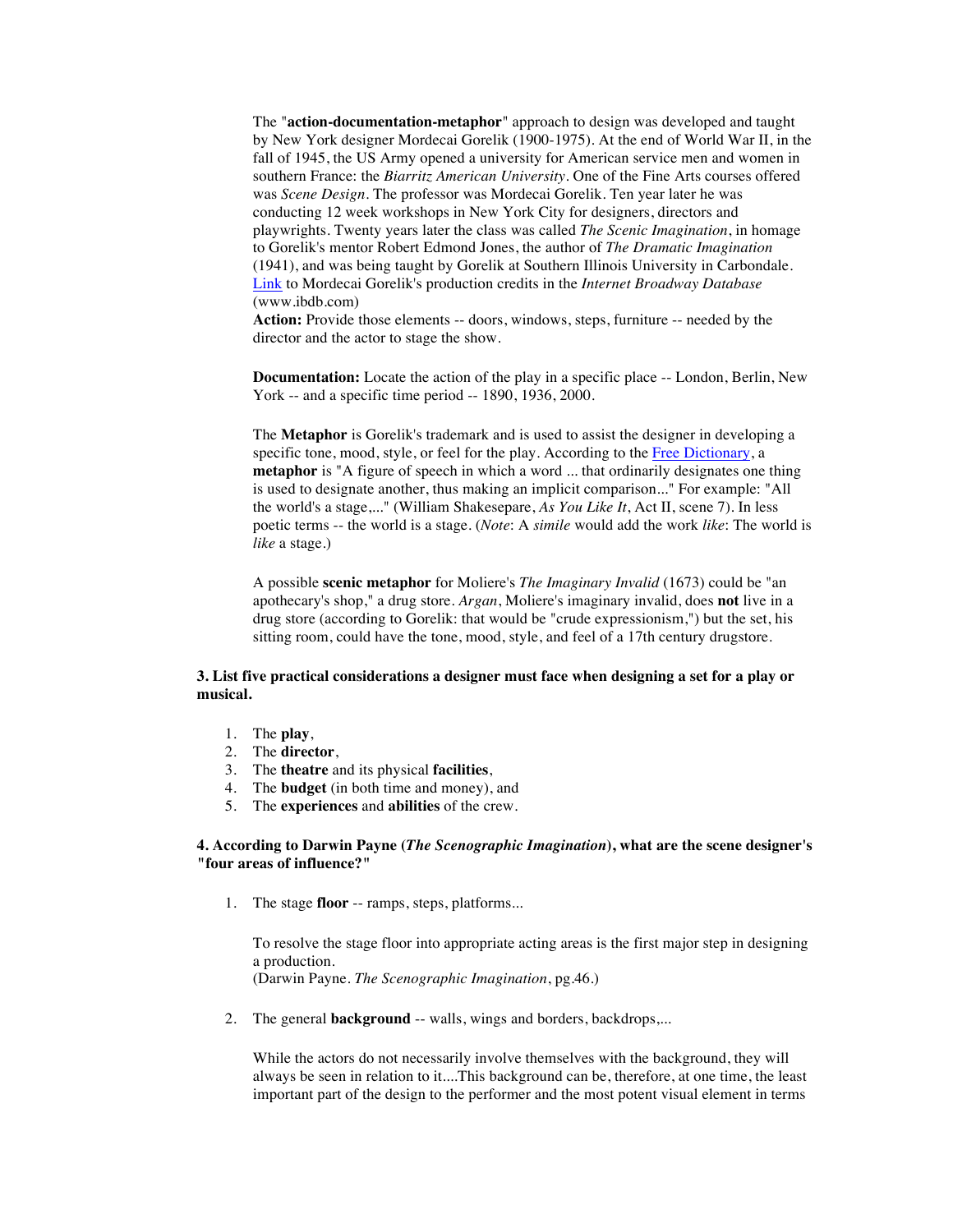of what the audience sees. Actors simply cannot compete with a background that is too bright or distracting. This is potentially the most dangerous area in which the scenographer works... (Darwin Payne. *The Scenographic Imagination*, pg.46, 49.)

3. The **specific units** of scenery -- doors, windows, rocks, trees..., and

These units may be part of the general background but what separates them into a different category is that they may, in fact often are, used directly by the actors and therefore become much more important to them. Doors, windows, platforms, steps, rocks, trees, etc., can be used by themselves, that is separated from their surrounding background, to create the sense of a particular place without the connecting material - such as a wall -- that would be found if the scene were completely realistic in conception. (Darwin Payne. *The Scenographic Imagination*, pg. 49.)

4. The **furniture** and/or set props -- chairs, benches, beds, tables, shelves...

These elements are one step nearer the actor, both in physical proximity and usefulness to him as an artist. Although there are only a few major categories of furniture that man devised, there are innumerable variations and permutations on these basic forms; he needs something to sit or lie on (chairs, benches, stools, beds), something to hold objects and materials for his immediate use (tables in various forms), and storage units, something open, often with lids or doors, in which to keep his needs and possessions (chests, boxes, shelves).

(Darwin Payne. *The Scenographic Imagination*, pg. 52.)

# **5. Develop a list of basic questions which must be answered before the designer can begin work.**

- 1. **Where** does the play take place? Country? City? Interior or exterior? Place: Cottage, House, Castle? Forest?...
- 2. **When** does the play take place? The period? The year? The season? Night or day?
- 3. **What is needed** to stage the action? Doors? Windows? Furniture: Chairs, tables, shelves?
- 4. **What is the style** of the play? Is it realistic or presentational?
- 5. **What is the tone** of the work? Is it light or dark? Warm or cool?
- 6. **What scenic image** (metaphor) does the script suggest?

# **5a. What is a box set?**

An interior set which uses flats to create the back and side walls, and often ceiling, of a "realistic" room.

## **How does it differ from a wing-border-backdrop set?**

The side flats in a wing-border-backdrop set are placed parallel to the front edge of the stage. In a box set, these "side walls" are turned so they run diagonal from up stage to down stage.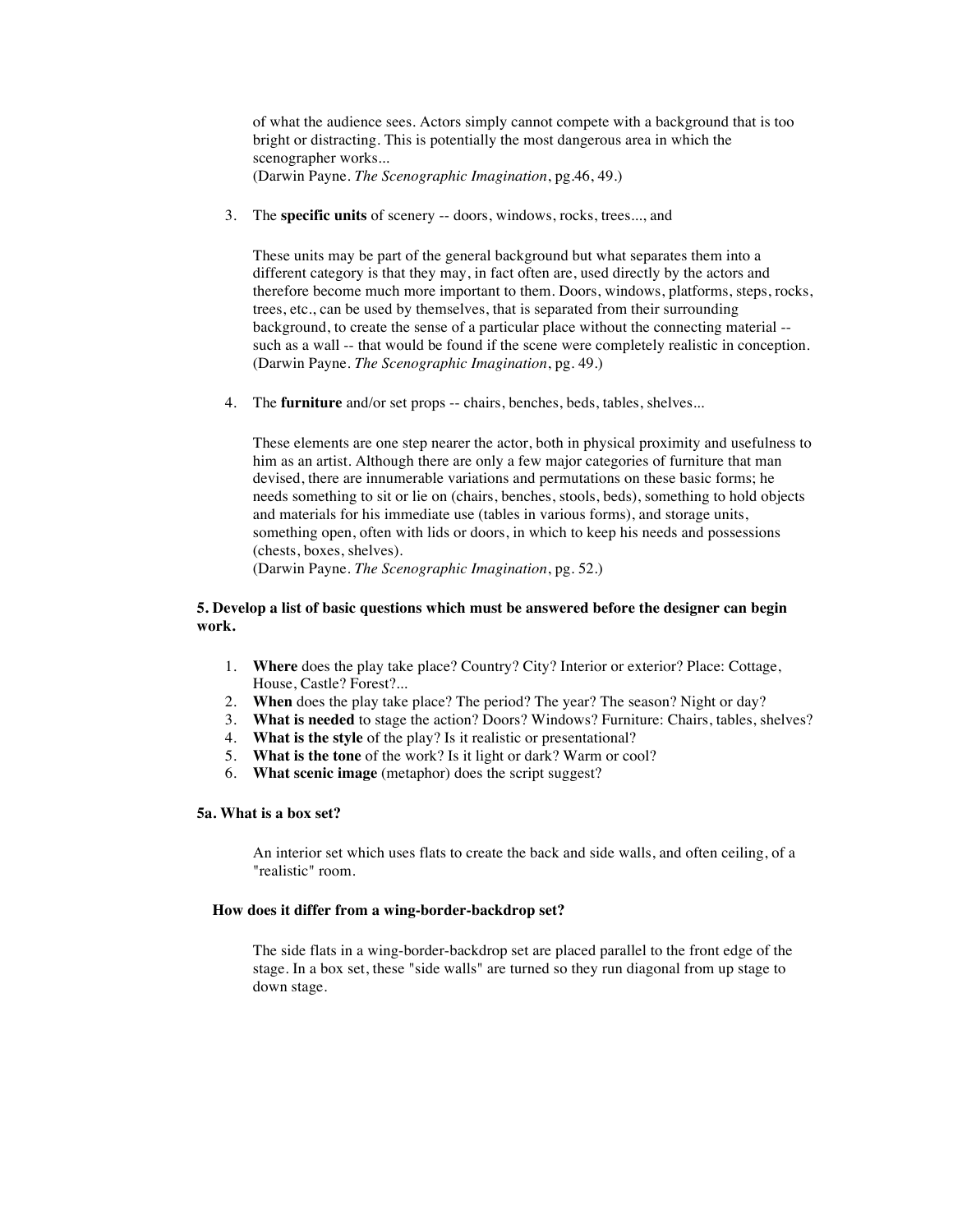

# **6. Where, in a traditional box set, would you place a door for an important entrance?**

In the **center** of the **up stage** or back wall.

# **7. Where would the door be located for an important exit? Why?**

Near the **down stage** corner of one of the **side** walls. **Why?** If the actor must make his dramatic exit through an upcenter door, he will be forced to turn his back on a major part of the audience.

# **8. If a character burns a manuscript in the fire place, why should the fire place not be located on the upstage wall?**

Because it will require the actor to turn upstage, **masking** the character's actions -- the burning of the manuscript -- from the audience.

#### **9. What is the difference between representationalism and presentationalism?**

## From the *Cambridge Guide to Theatre:*

**Representational** theatre tries to create an illusion of reality. **Presentational** theatre emphasizes theatricality and acknowledges the theatre as theatre--there is no illusion. A **representational** set gives the *illusion of reality*. Generally it is a **realistic** representation -- a **box set** with three walls and a ceiling -- of an architectural interior-- a living room, parlor or kitchen.

A **presentational** set is often a **wing-border-backdrop set**, a "painted drop" behind the performer. **Presentational** designs are used in multi-set musicals, plays with an exterior location, and the classical dramas of Shakespeare and Sophocles.

# **10. What is the difference between presentational material and the working drawings?**

**Presentational material**, a *rendering* or *model*, is used by the designer to present his ideas to the director, producer and cast.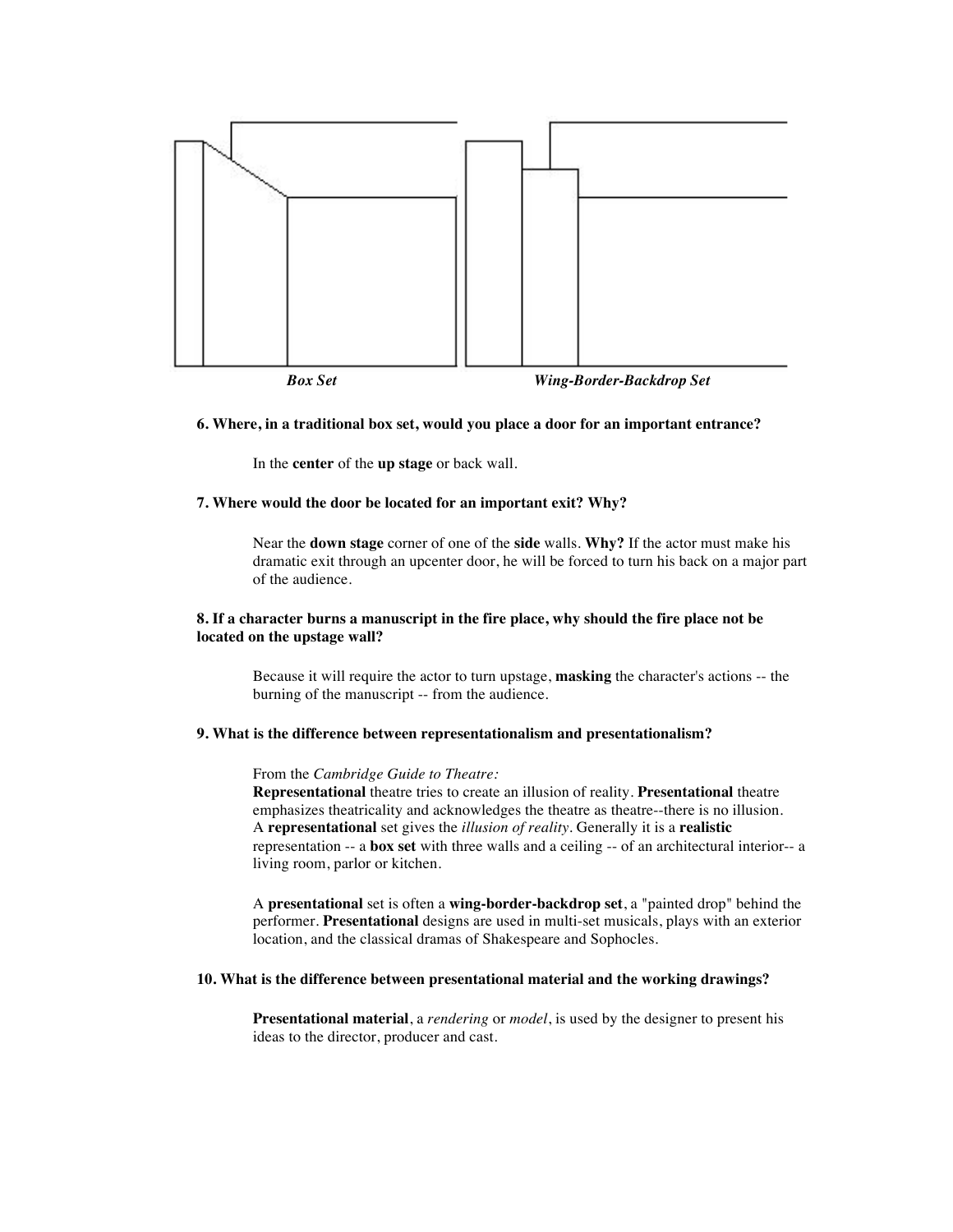

Scene designer Boyd Ostroff created the **model** of this *OperaPhilly* production of *La Boheme* on a Macintosh using *Strata StudioPro 2.1*. Like the more traditional watercolor or pastel *rendering*, the computer generated 3d *model* can show how the set will appear under light. Click on the image to enlarge.

**Computer Model**

The **working drawings** are the "blue prints" -- *floor plan*, *front elevation*, *rear elevation*, *detail drawings* -- used by the production crews to build, paint, and assemble the set on stage.

The *Opera Company of Philadelphia* has posted online a nearly complete set of drawings (*Computer Models, Scenic Photos, Floor Plans, Section Views, Designer Elevations* and *Shop Drawings*) for a number of the operas they have produced. Go to their **Technical Production** Web Page. While there explore their shop (OCP Production Center) and the opera house (Philadelphia Academy of Music) in which they perform.

# **11. What is a rendering?**

A **rendering** is a *colored* sketch or painting of the finished set as it will appear, *under light*, to an audience member seated in the center of the house. Today many designers create their renderings on a computer using both a CAD program (*VectorWorks*) and rendering software such as *Art\*Lantis* or *RenderWorks*. Link to the computer generated **renderings** for Northern's 2005 production Disney's *Beauty and the Beast*. or to some of my early experiments with the demo version of *Art\*lantis 4.5*

**12. Which, a rendering or a scale model, better illustrates a designer's concept of how the set will look under light?**

A rendering.

### **13. Which will best help the director understand the stage space with which he has to work?**

A scale model.

#### **What is a virtual model?**

Unlike pencil drafting where the designer is forced to work in only two dimensions, on a computer, the two dimensional world of the *ground plan* and *elevation* can be extruded into a three dimensional world. The **virtual model** can be viewed in perspective from the front, side, top, and back. Using *Flyover Function* it is possible to view the **virtual model** from any seat in the house.

Below is a view of the **virtual model** I created in *VectorWorks 8.5* for one of the two major sets in Northern's spring 2002 production of David Lindsay-Abaire's *Fuddy Meers*.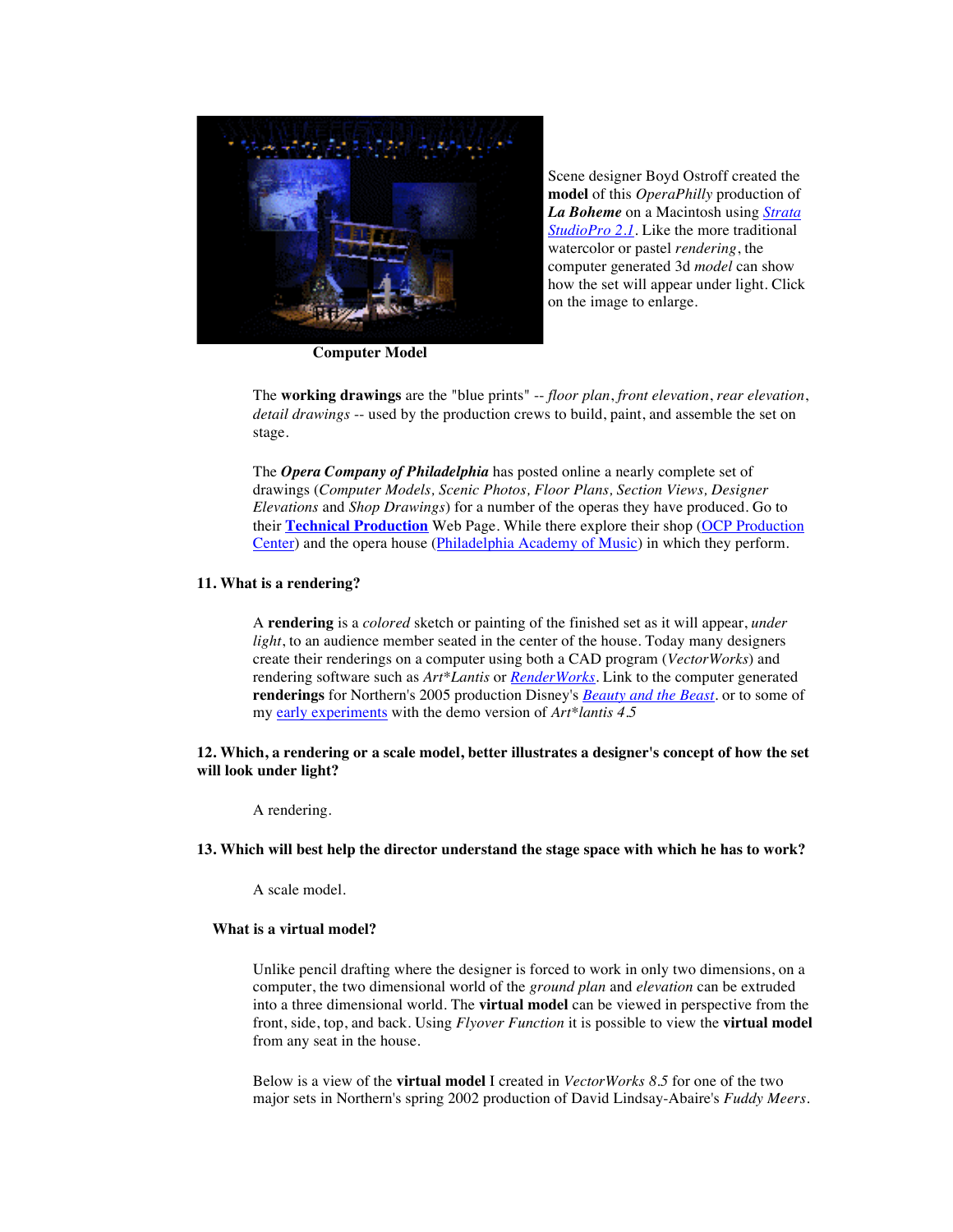

# **Virtual Model: Gertie's Kitchen,** *Fuddy Meers*

The 10'x12' kitchen wall plus the three 12' tall masking units were created using the *Wall Tool*. The 4x12 wagon plus the kitchen appliances (the stove, sink, counter, and refrigerator) began as simple 2D rectangles which were *extruded* to give them height. The two figures were imported from another drawing and the table and chairs were *symbols* included in the *VectorWork's Architectual Tool Kit*. Below is a photograph of the set as it appeared on stage.



**Photo: Gertie's Kitchen,** *Fuddy Meers*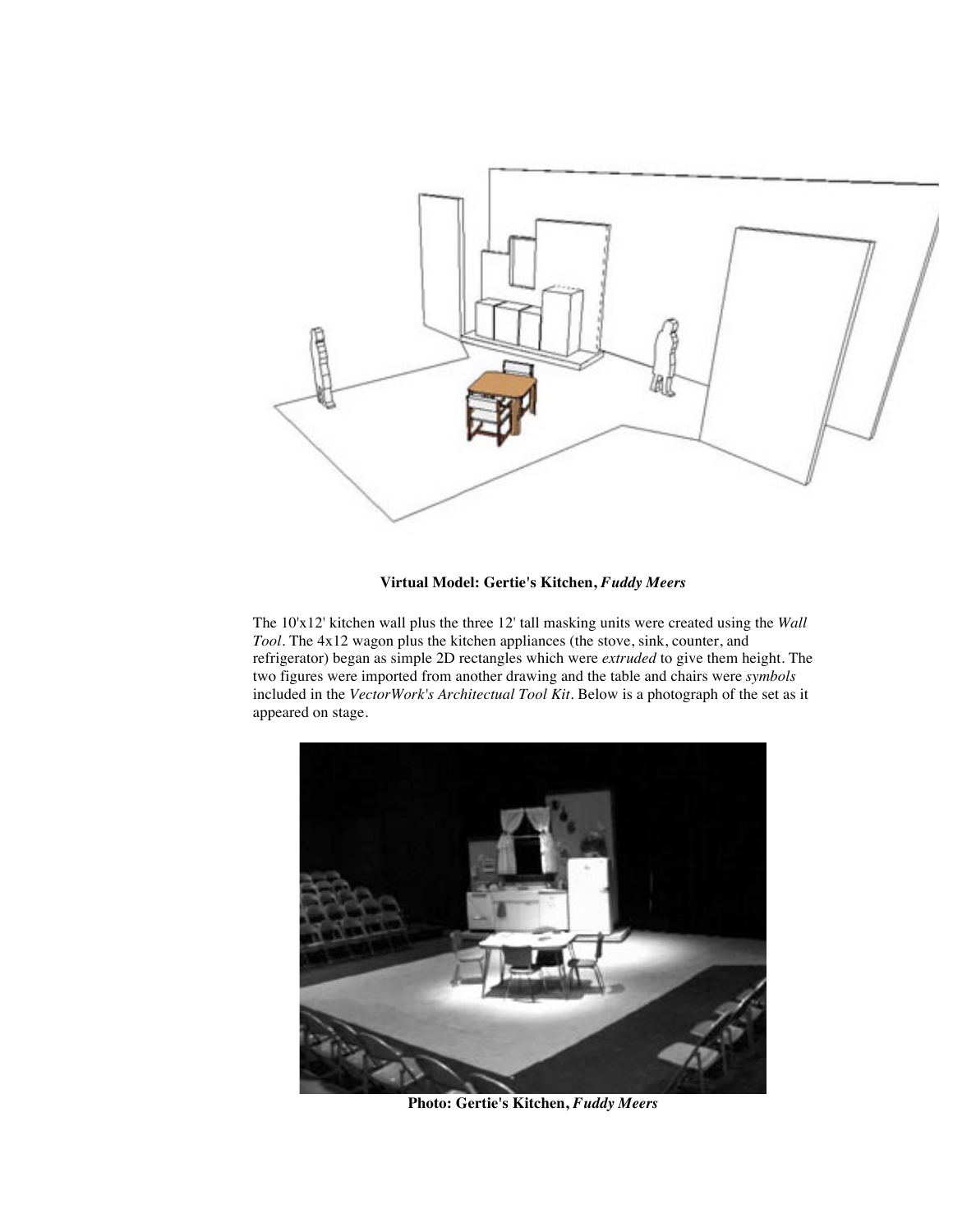Link to additional photographs from Northern's production of *Fuddy Meers*.

# **14. What is a floor plan?**

A *top* view of the set. The **floor plan** is used by the crew to *locate* the set on the stage floor.



**Floor Plan:** *La Boheme* The **floor plan** shows not only the physical relationship of the scenic elements: platforms, door, chimney units, suspended skylight, table, stove, bed..., but also the set's location on the 73' x 90' stage of Philadelphia's Academy of Music. Click on the image to enlarge.

Link to **floor plans** (*PDF files*) of Northern's productions of *110 in the Shade (Act I, Scene 1)* (2003), *Rocky Horror Show* (2004) and *Syringa Tree* (2005).





#### **16. What is the difference between a Designer's (or front) elevation,**

A **Designer's Elevation** is a *front* view of each individual piece of scenery. The designer's elevations are used by the shop crew to determine the *height* and *architectual detail* of each scenic unit.



# **Designer's Elevation:** *La Boheme*

This **elevation** presents a detailed (large scale) *front*, *side* and *top* (or *plan*) view of the two 22' tall chimney units which are major scenic elements in the first act. Click on the image to enlarge.

Link to the **front elevation** (a *PDF* file) of the Railroad Depot, Dry Goods Store & Water Tower from Act I, Scene 1 of Northern's production of *100 in the Shade* (2003).